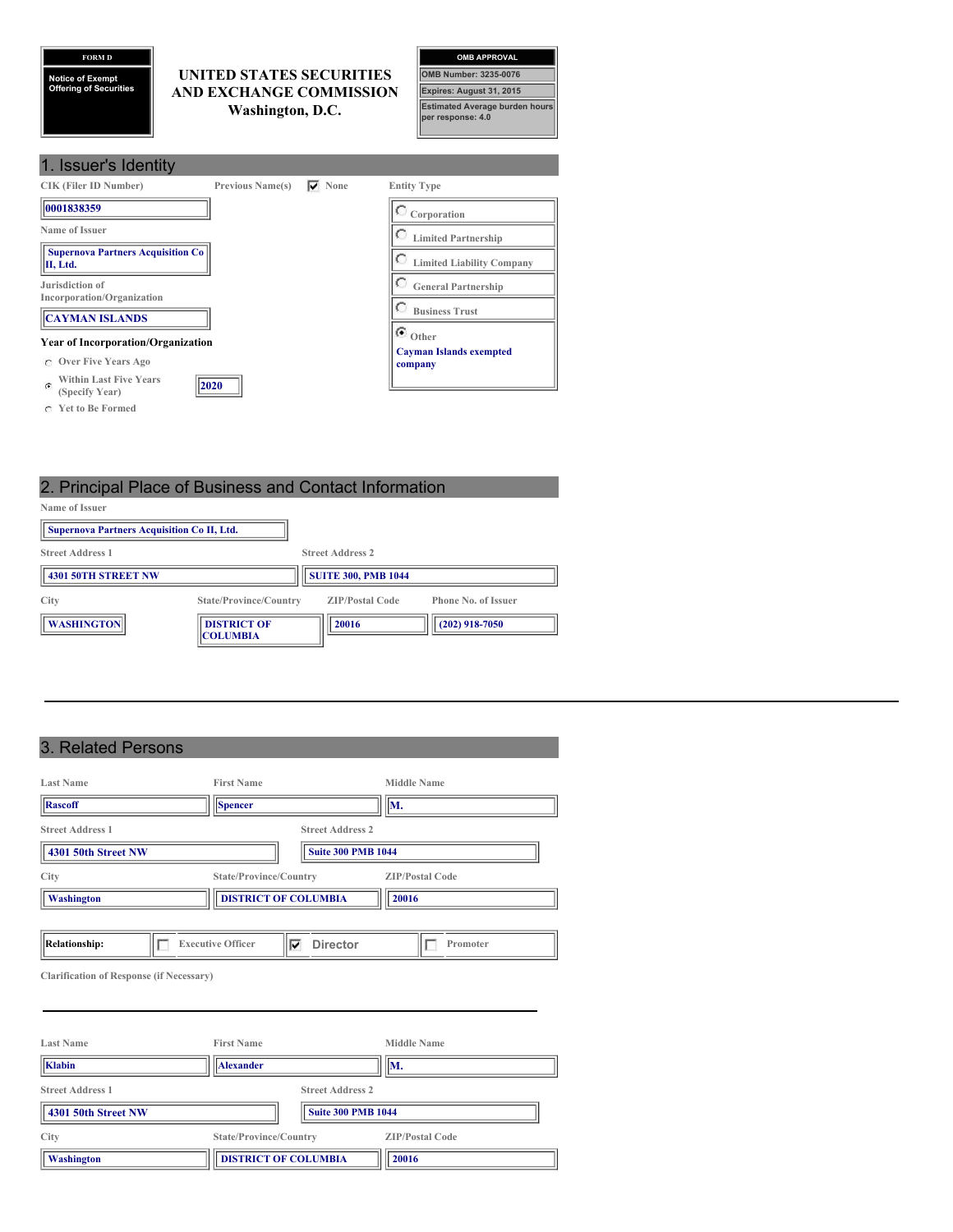**Clarification of Response (if Necessary)**

| <b>Last Name</b>        | <b>First Name</b>                                | <b>Middle Name</b>     |
|-------------------------|--------------------------------------------------|------------------------|
| Reid                    | <b>Robert</b>                                    | D.                     |
| <b>Street Address 1</b> | <b>Street Address 2</b>                          |                        |
| 4301 50th Street NW     | <b>Suite 300 PMB 1044</b>                        |                        |
| City                    | State/Province/Country                           | <b>ZIP/Postal Code</b> |
| Washington              | <b>DISTRICT OF COLUMBIA</b>                      | 20016                  |
|                         |                                                  |                        |
| Relationship:           | <b>Director</b><br><b>Executive Officer</b><br>⊽ | Promoter               |

**Clarification of Response (if Necessary)**

| <b>Last Name</b>          | <b>First Name</b>              |                           | Middle Name            |
|---------------------------|--------------------------------|---------------------------|------------------------|
| <b>Clifton</b>            | <b>Michael</b>                 |                           | Is.                    |
| <b>Street Address 1</b>   |                                | <b>Street Address 2</b>   |                        |
| 4301 50th Street NW       |                                | <b>Suite 300 PMB 1044</b> |                        |
| City                      | State/Province/Country         |                           | <b>ZIP/Postal Code</b> |
| <b>Washington</b>         | <b>DISTRICT OF COLUMBIA</b>    |                           | 20016                  |
|                           |                                |                           |                        |
| <b>Relationship:</b><br>M | <b>Executive Officer</b><br>1Й | <b>Director</b>           | Promoter               |

**Clarification of Response (if Necessary)**

| <b>Last Name</b>                                 |  | <b>First Name</b>        |   |                           |  | <b>Middle Name</b>     |  |
|--------------------------------------------------|--|--------------------------|---|---------------------------|--|------------------------|--|
| <b>Curnutte</b>                                  |  | Katie                    |   |                           |  |                        |  |
| <b>Street Address 1</b>                          |  |                          |   | <b>Street Address 2</b>   |  |                        |  |
| 4301 50th Street NW                              |  |                          |   | <b>Suite 300 PMB 1044</b> |  |                        |  |
| City                                             |  | State/Province/Country   |   |                           |  | <b>ZIP/Postal Code</b> |  |
| <b>DISTRICT OF COLUMBIA</b><br><b>Washington</b> |  |                          |   | 20016                     |  |                        |  |
|                                                  |  |                          |   |                           |  |                        |  |
| <b>Relationship:</b>                             |  | <b>Executive Officer</b> | ⊽ | <b>Director</b>           |  | Promoter               |  |
| <b>Clarification of Response (if Necessary)</b>  |  |                          |   |                           |  |                        |  |
|                                                  |  |                          |   |                           |  |                        |  |
|                                                  |  |                          |   |                           |  |                        |  |
| <b>Last Name</b>                                 |  | <b>First Name</b>        |   |                           |  | <b>Middle Name</b>     |  |
| l⊑.                                              |  | lles i                   |   |                           |  |                        |  |

| <b>Fox</b>                                      | $\ $ Ken                    |                           |                        |  |
|-------------------------------------------------|-----------------------------|---------------------------|------------------------|--|
| <b>Street Address 1</b>                         |                             | <b>Street Address 2</b>   |                        |  |
| 4301 50th Street NW                             |                             | <b>Suite 300 PMB 1044</b> |                        |  |
| City                                            | State/Province/Country      |                           | <b>ZIP/Postal Code</b> |  |
| <b>Washington</b>                               | <b>DISTRICT OF COLUMBIA</b> |                           | 20016                  |  |
|                                                 |                             |                           |                        |  |
| <b>Relationship:</b>                            | <b>Executive Officer</b>    | <b>Director</b><br>⊽      | Promoter               |  |
| <b>Clarification of Response (if Necessary)</b> |                             |                           |                        |  |

| <b>Last Name</b>        | <b>First Name</b> | Middle Name |
|-------------------------|-------------------|-------------|
| $\vert$ Hooper-Campbell | <b>Damien</b>     |             |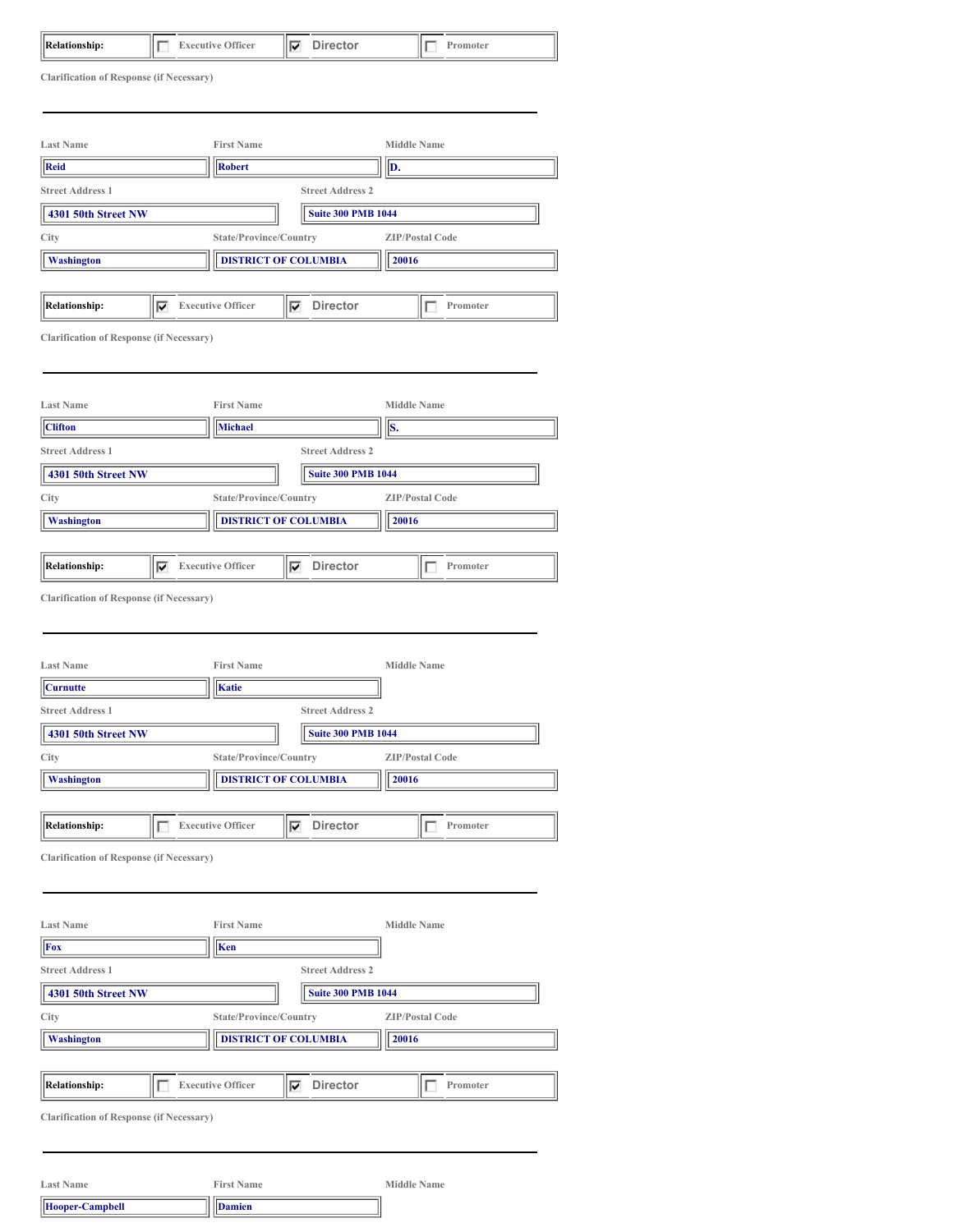| <b>Street Address 1</b>                         |                               | <b>Street Address 2</b>     |                        |  |  |
|-------------------------------------------------|-------------------------------|-----------------------------|------------------------|--|--|
| 4301 50th Street NW                             |                               | <b>Suite 300 PMB 1044</b>   |                        |  |  |
| City                                            | State/Province/Country        |                             | <b>ZIP/Postal Code</b> |  |  |
| <b>Washington</b>                               |                               | <b>DISTRICT OF COLUMBIA</b> | 20016                  |  |  |
|                                                 |                               |                             |                        |  |  |
| <b>Relationship:</b>                            | <b>Executive Officer</b><br>г | ⊽<br><b>Director</b>        | Promoter<br>L          |  |  |
| <b>Clarification of Response (if Necessary)</b> |                               |                             |                        |  |  |
|                                                 |                               |                             |                        |  |  |
|                                                 |                               |                             |                        |  |  |
| <b>Last Name</b>                                | <b>First Name</b>             |                             | <b>Middle Name</b>     |  |  |
| Lanzone                                         | Jim                           |                             |                        |  |  |
| <b>Street Address 1</b>                         |                               | <b>Street Address 2</b>     |                        |  |  |
| 4301 50th Street NW                             |                               | <b>Suite 300 PMB 1044</b>   |                        |  |  |
| City                                            | State/Province/Country        |                             | <b>ZIP/Postal Code</b> |  |  |
| Washington                                      |                               | <b>DISTRICT OF COLUMBIA</b> | 20016                  |  |  |
|                                                 |                               |                             |                        |  |  |
| <b>Relationship:</b>                            | г<br><b>Executive Officer</b> | <b>Director</b><br>⊽        | Promoter<br>L          |  |  |
| <b>Clarification of Response (if Necessary)</b> |                               |                             |                        |  |  |
|                                                 |                               |                             |                        |  |  |
|                                                 |                               |                             |                        |  |  |
| <b>Last Name</b>                                | <b>First Name</b>             |                             | <b>Middle Name</b>     |  |  |
| <b>Renfrew</b>                                  | Gregg                         |                             |                        |  |  |
| <b>Street Address 1</b>                         |                               | <b>Street Address 2</b>     |                        |  |  |
| 4301 50th Street NW                             |                               | <b>Suite 300 PMB 1044</b>   |                        |  |  |
| City                                            | State/Province/Country        |                             | <b>ZIP/Postal Code</b> |  |  |
| <b>Washington</b>                               |                               | <b>DISTRICT OF COLUMBIA</b> | 20016                  |  |  |
|                                                 |                               |                             |                        |  |  |
| <b>Relationship:</b>                            | <b>Executive Officer</b>      | <b>Director</b><br>▽        | Promoter               |  |  |
| <b>Clarification of Response (if Necessary)</b> |                               |                             |                        |  |  |
|                                                 |                               |                             |                        |  |  |
|                                                 |                               |                             |                        |  |  |
| <b>Last Name</b>                                | <b>First Name</b>             |                             | <b>Middle Name</b>     |  |  |
| <b>Singh</b>                                    | Rajeev                        |                             |                        |  |  |
| <b>Street Address 1</b>                         |                               | <b>Street Address 2</b>     |                        |  |  |
| 4301 50th Street NW                             |                               | <b>Suite 300 PMB 1044</b>   |                        |  |  |
| City                                            | State/Province/Country        |                             | <b>ZIP/Postal Code</b> |  |  |
| <b>Washington</b>                               |                               | <b>DISTRICT OF COLUMBIA</b> | 20016                  |  |  |
|                                                 |                               |                             |                        |  |  |
| <b>Relationship:</b>                            | <b>Executive Officer</b><br>П | <b>Director</b><br>⊽        | Promoter<br>Đ          |  |  |
|                                                 |                               |                             |                        |  |  |
| <b>Clarification of Response (if Necessary)</b> |                               |                             |                        |  |  |
|                                                 |                               |                             |                        |  |  |

4. Industry Group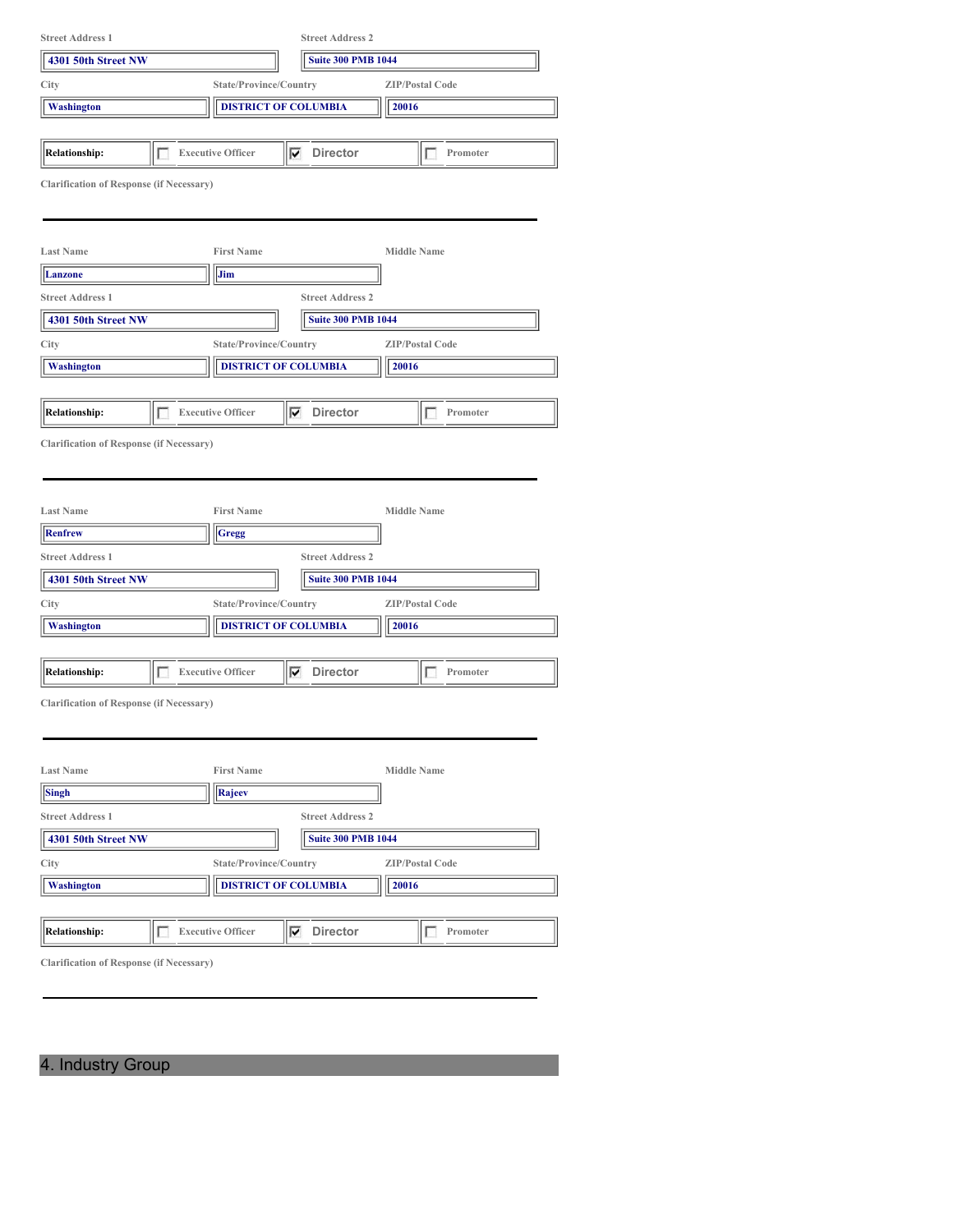# **Agriculture**

#### **Banking & Financial Services**

- **Commercial Banking**
- **Insurance**
- **Investing**
- **Investment Banking**
- **Pooled Investment Fund**
- 
- **Other Banking & Financial Services**

#### **Business Services**

#### **Energy**

- **Coal Mining**
- **Electric Utilities**
- **Energy Conservation Environmental Services**
- **Oil & Gas**
- **Other Energy**
- 

### **Retailing**

**Restaurants**

**Health Care Biotechnology Health Insurance Hospitals & Physicians Pharmaceuticals Other Health Care**

 $\subset$  $\circ$ 

**Manufacturing Real Estate Commercial Construction REITS & Finance Residential Other Real Estate**

 $\circ$ 

- **Technology**
- 
- **Computers**
	- **Telecommunications**
	- **Other Technology**

#### **Travel**

- **Airlines & Airports**
- **Lodging & Conventions**
- **Tourism & Travel Services**
- **Other Travel**

#### **Other**

#### 5. Issuer Size

 $\circ$  $\circ$  $\circ$  $\circ$  $\circ$  $\circ$  $\mathcal G$  $\circ$ 

## **Revenue Range Aggregate Net Asset Value Range**

- **No Revenues No Aggregate Net Asset Value**
- **\$1 - \$1,000,000 \$1 - \$5,000,000**
- **\$1,000,001 - \$5,000,000 \$5,000,000 \$5,000,001 \$25,000,000**
- **\$5,000,001 - \$25,000,000 \$25,000,001 \$25,000,000 \$25,000,000**
- **\$25,000,001 - \$100,000,000 \$50,000,001 - \$100,000,000**
- **Over \$100,000,000 Over \$100,000,000**
- **Decline to Disclose Decline to Disclose**
- **Not Applicable C Not Applicable**

# 6. Federal Exemption(s) and Exclusion(s) Claimed (select all that apply)

| Rule $504(b)(1)$ (not (i), (ii)<br>$ or (iii)\rangle$ | <b>Rule 505</b>                            |  |
|-------------------------------------------------------|--------------------------------------------|--|
| Rule $504$ (b)(1)(i)                                  | Rule $506(b)$                              |  |
| Rule $504$ (b)(1)(ii)                                 | ⊽<br>Rule $506(c)$                         |  |
| Rule 504 (b) $(1)(iii)$                               | Securities Act Section 4(a)(5)             |  |
|                                                       | <b>Investment Company Act Section 3(c)</b> |  |

# 7. Type of Filing **New Notice Date of First Sale 2021-12-22 First Sale Yet to Occur**

**Amendment**

П

# 8. Duration of Offering

**Does the Issuer intend this offering to last more than one year? Yes No**

## 9. Type(s) of Securities Offered (select all that apply)

**Pooled Investment Fund Interests Equity**

**Tenant-in-Common Securities Debt**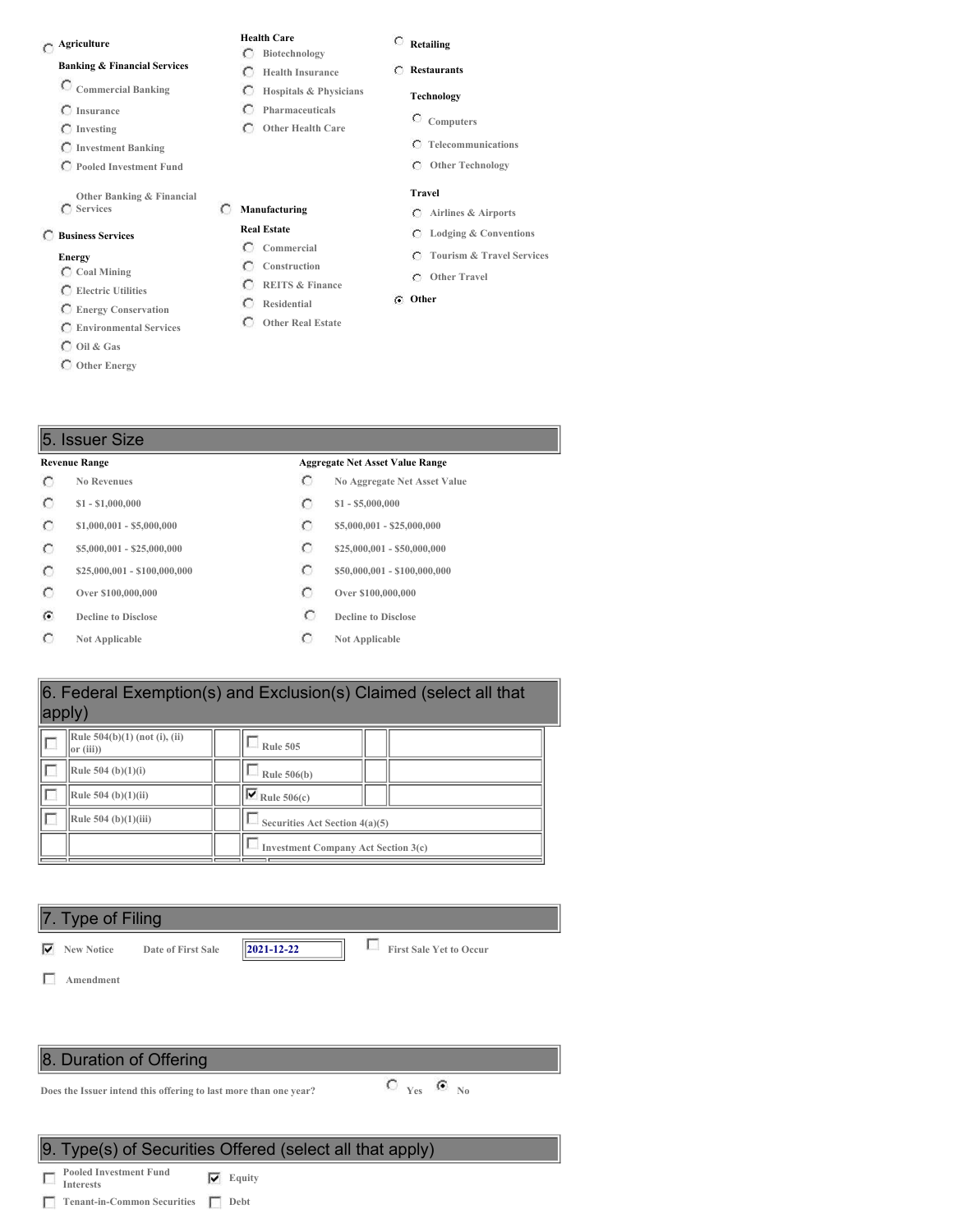| т. | <b>Mineral Property Securities</b>                                                                          | Option, Warrant or Other Right to<br><b>Acquire Another Security</b> |
|----|-------------------------------------------------------------------------------------------------------------|----------------------------------------------------------------------|
|    | Security to be Acquired Upon<br><b>Exercise of Option, Warrant or</b><br>Other Right to Acquire<br>Security | Other (describe)                                                     |

| 10. Business Combination Transaction                                                                                                                                                   |                                                              |  |  |  |
|----------------------------------------------------------------------------------------------------------------------------------------------------------------------------------------|--------------------------------------------------------------|--|--|--|
| Is this offering being made in connection with a business combination<br>$\bigcirc$ <sub>No</sub><br>$\mathbb{G}$ Yes<br>transaction, such as a merger, acquisition or exchange offer? |                                                              |  |  |  |
| <b>Clarification of Response (if Necessary)</b>                                                                                                                                        |                                                              |  |  |  |
|                                                                                                                                                                                        |                                                              |  |  |  |
|                                                                                                                                                                                        |                                                              |  |  |  |
| 1. Minimum Investment                                                                                                                                                                  |                                                              |  |  |  |
| Minimum investment accepted from any outside<br>S<br>investor                                                                                                                          | <b>USD</b><br>20000000                                       |  |  |  |
|                                                                                                                                                                                        |                                                              |  |  |  |
| 12. Sales Compensation                                                                                                                                                                 |                                                              |  |  |  |
| Recipient                                                                                                                                                                              | None<br><b>Recipient CRD Number</b>                          |  |  |  |
| Morgan Stanley & Co. LLC                                                                                                                                                               | 8209                                                         |  |  |  |
| ⊽<br>None<br>(Associated) Broker or Dealer                                                                                                                                             | (Associated) Broker or Dealer CRD<br>None<br>⊽<br>Number     |  |  |  |
|                                                                                                                                                                                        |                                                              |  |  |  |
| <b>Street Address 1</b>                                                                                                                                                                | <b>Street Address 2</b>                                      |  |  |  |
| 1585 Broadway                                                                                                                                                                          |                                                              |  |  |  |
| City                                                                                                                                                                                   | State/Province/Country<br><b>ZIP/Postal Code</b>             |  |  |  |
| <b>New York</b>                                                                                                                                                                        | <b>NEW YORK</b><br>10036                                     |  |  |  |
| <b>State(s)</b> of Solicitation<br>$\overline{\blacktriangledown}$ All States<br>$\nabla$ Foreign/Non-US                                                                               |                                                              |  |  |  |
|                                                                                                                                                                                        |                                                              |  |  |  |
|                                                                                                                                                                                        |                                                              |  |  |  |
| Recipient                                                                                                                                                                              | <b>Recipient CRD Number</b><br>None                          |  |  |  |
| <b>Deutsche Bank Securities Inc.</b>                                                                                                                                                   | 2525                                                         |  |  |  |
| (Associated) Broker or Dealer<br>⊽<br>None                                                                                                                                             | (Associated) Broker or Dealer CRD<br>$\nabla$ None<br>Number |  |  |  |
|                                                                                                                                                                                        |                                                              |  |  |  |
| <b>Street Address 1</b>                                                                                                                                                                | <b>Street Address 2</b>                                      |  |  |  |
| 1 Columbus Circle                                                                                                                                                                      |                                                              |  |  |  |
| City                                                                                                                                                                                   | State/Province/Country<br><b>ZIP/Postal Code</b>             |  |  |  |
| <b>New York</b>                                                                                                                                                                        | <b>NEW YORK</b><br>10019                                     |  |  |  |
| $\overline{\blacktriangledown}$ All States<br>State(s) of Solicitation                                                                                                                 | $\blacktriangledown$ Foreign/Non-US                          |  |  |  |

# 13. Offering and Sales Amounts **Total Offering Amount \$ 45000000 USD Indefinite Total Amount Sold \$ 45000000 USD Total Remaining to be Sold \$ 0 USD Indefinite Clarification of Response (if Necessary)**